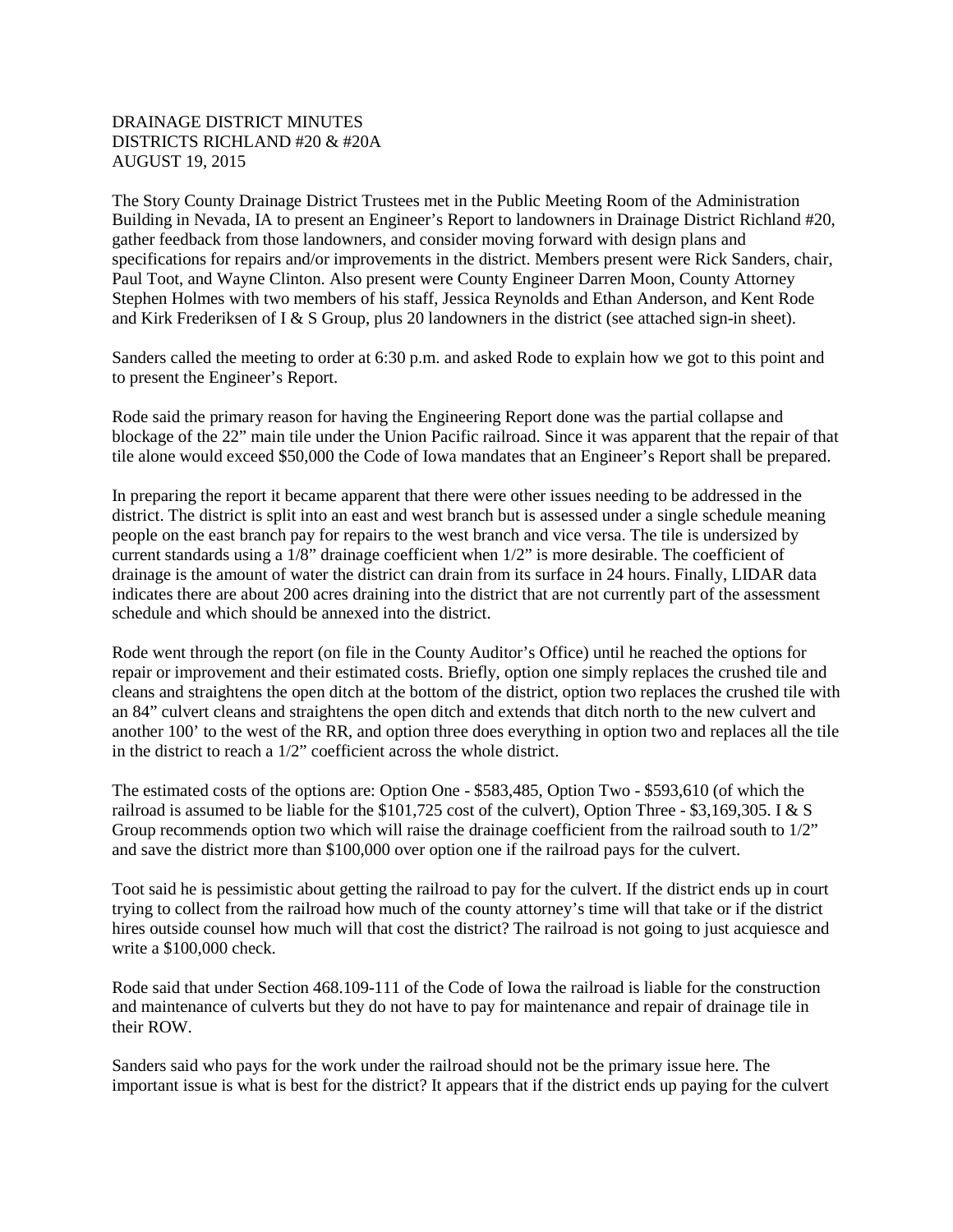in option two the cost difference between it and option one is a wash and option two will give the district better drainage.

Sanders noted that the report gives an average cost per acre for each option. He emphasized the term "average" because some landowners will pay less than that and some will pay more, possibly a lot more. Rode said the average cost was presented as a way to compare the costs of the options to each other.

Sanders said this board approached State Representative David Deyoe three years ago with a proposal to change the way drainage districts are assessed to an equal amount per acre across the district. Deyoe took the proposal to the legislature but it didn't go anywhere.

One landowner said there are three large culverts under the railroad now just south of where the tile crosses the ROW. They are included in the photos in the Engineer's Report. Even with those culverts water still sometimes overtops the railroad. He wondered if an 84" culvert would be sufficiently large. Right now the land west of the railroad is soup. There is no way you can dig in it or get equipment to it.

The land owner asked what would happen to the culverts if the 84" culvert is installed. Rode said he does not expect the existing culverts to be maintained but they belong to the railroad and what becomes of them is up to the railroad. Regardless of what is done there will have to be considerable cooperation with the railroad.

If option one is taken and the additional lands are not annexed the trustees would not have to reclassify the district. Rode recommends that the district be reclassified regardless of what option is done because the current classification is a single schedule for the entire district and is not equitable because the west and east tiles are, essentially, separate facilities.

Frederiksen spoke briefly about the reclassification process which I & S is recommending for all three options and which is mandatory for any improvement. Simply put, classification is an attempt, through the use of various factors (soil type, slope, proximity to district facility, proximity to outlet, etc.), to ensure that everyone's benefit to drainage is equitable.

Sanders said we just went through reclassification in another district and he was very impressed with the results. It is not a simple process and some people were happy with the results while others were not happy at all but everyone was able to follow the process and understand how the final numbers were determined.

A landowner near the top of the west branch said there is a lot of surface water that is directed into a road ditch then eventually flows across his land creating the waterway over the tile. How is the tile benefitting him if he is seen to be using most of the length of the tile yet he has the surface water to contend with? Rode said lands at the top of the district do have a higher use factor but that is only one of the factors considered in reclassification. Frederiksen said they also look at flow paths and the amount of surface water that does not enter the tile is another factor taken into account when determining benefits.

Another land owner asked about the grade of the repair or improvement relative to the 22"tile on the west side of the railroad. Rode said in the repair option the bottom of the new, 42" tile would be level with the bottom of the existing tile. In the case of the repair the bottom of the culvert would be significantly lower than the existing tile.

Sanders called for a 5 minute recess at 7:40 p.m. before moving on to issues in Drainage District Richland #20A, a sub-district of Richland #20.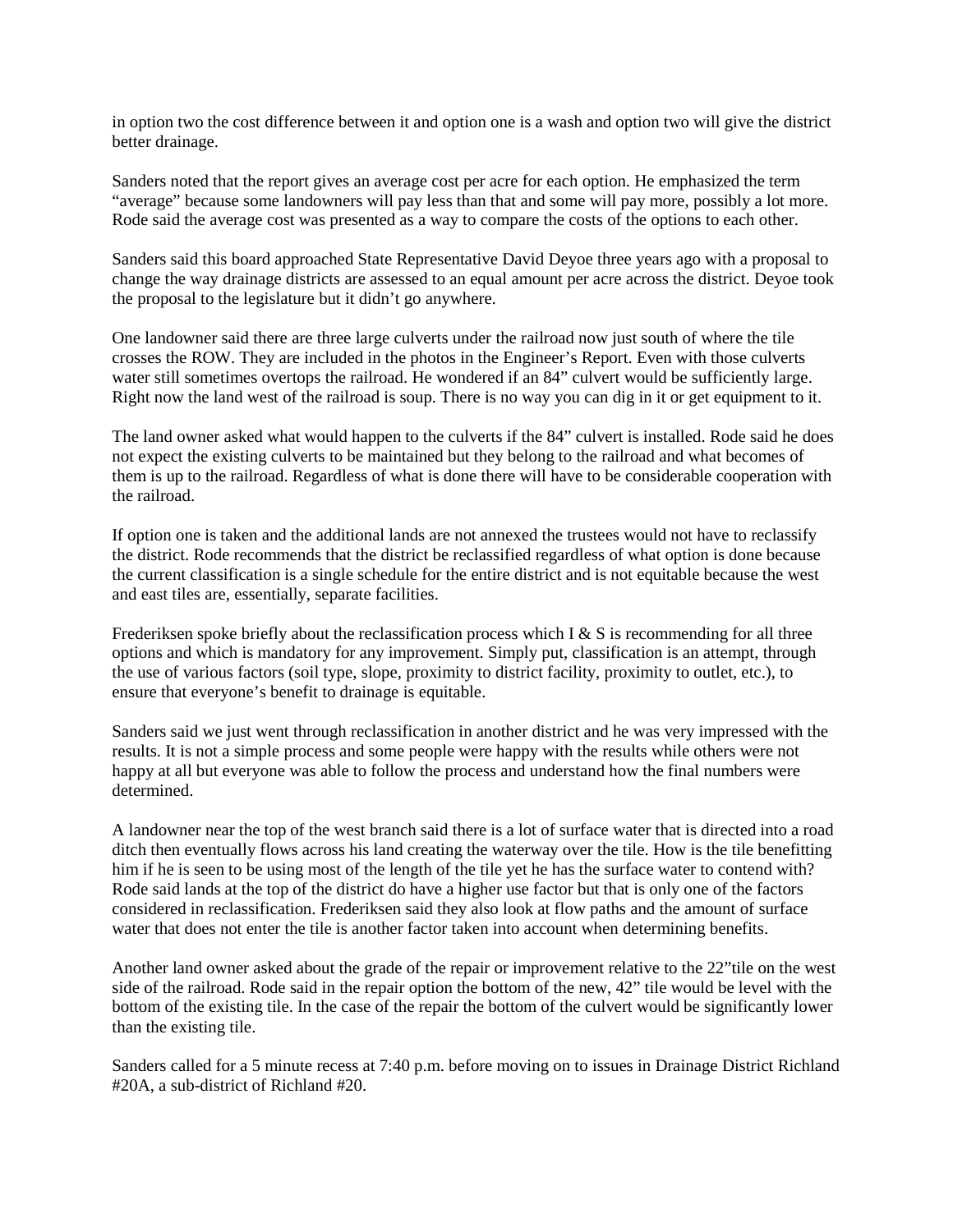When the hearing reconvened Sanders asked Moon to talk about the issues in #20A. Moon said three years ago there was a bad tile blockage in Fernald and the engineer's tile crew spent a lot of time there clearing roots from the tile and removing several trees with the help of the utility companies. One tree near the end of the tile whose roots had grown into the tile was not removed because the owners wanted to keep the tree. Short of removing the tree the district has two options. They can jet the roots out of the tile every 3 years for \$500 or replace the tile near the tree with 50-100' of impervious pipe for \$2-3,000. The tree is only 15-20' from the tile and it is a large tree. Several landowners in Fernald have approached Moon about what can be done about the tree.

John Hunter said he doesn't think one tree is worth having his basement flood every 3 years. If he had a tree he really liked he'd pay for the impervious tile himself but he doesn't have any trees he likes that much. Several landowners echoed Hunter's sentiments saying they were being penalized with water in their basements because one person wanted to keep one tree. Moon said he had hoped the owners of the tree would be at the meeting but they did not attend.

Sanders suggested that Moon and he meet with the tree's owner and see if they can reach a solution. It should not be everyone else's responsibility to deal with issues caused by one individual's tree There being no further business in Richland #20A Sanders returned to Richland #20 and asked Holmes to talk about the railroad.

Holmes said his understanding of the law was that if the water is in a tile underground it is the drainage district's responsibility. If it is flowing over the ground it is the railroad's responsibility. The unique situation here is that option two would be bringing underground water to the surface. The question is, will the Union Pacific be responsible for the expense of installing a new culvert under their ROW and who will be responsible for the maintenance of that culvert going forward? If the district does not have a sound engineering justification for the culvert it will look to a court like the district is installing the culvert in an attempt to force the railroad to pay for it when the district could be replacing the tile with a new tile instead.

Holmes asked if the three existing culverts remove the surface water now. A landowner said that they do. Holmes said if that is the case it will be very difficult to argue that an additional culvert is needed. The railroad can state that they are already handling the surface water and there is no need for the 84" culvert.

Sanders said some of the water that should be in the existing tile is now on the surface and going to the existing culverts. We need to think about what is right for the district and not about who will pay for what. If the 84" culvert is what is needed to achieve proper drainage then that is the way the trustees need to go.

Sanders read a letter (attached) that was received from the UP this evening. The letter expresses an interest by the railroad in working with the district but the railroad wants to see design plans and understand how the district intends to pay for the work before they comment further.

Holmes said he was interested in what would become of the three existing culverts if the 84" inch culvert is installed. They belong to the Union Pacific and the Union Pacific is under no obligation to maintain them. If the Union Pacific can be convinced from an engineering stand point that the 84" culvert is beneficial to them they might be willing to give the district permission to install the culvert at the district's expense with the understanding that the district will maintain the culvert in the future. Holmes is encouraged by the tone of the letter received from the Union Pacific and that they are willing to work with the district and consider the district's needs.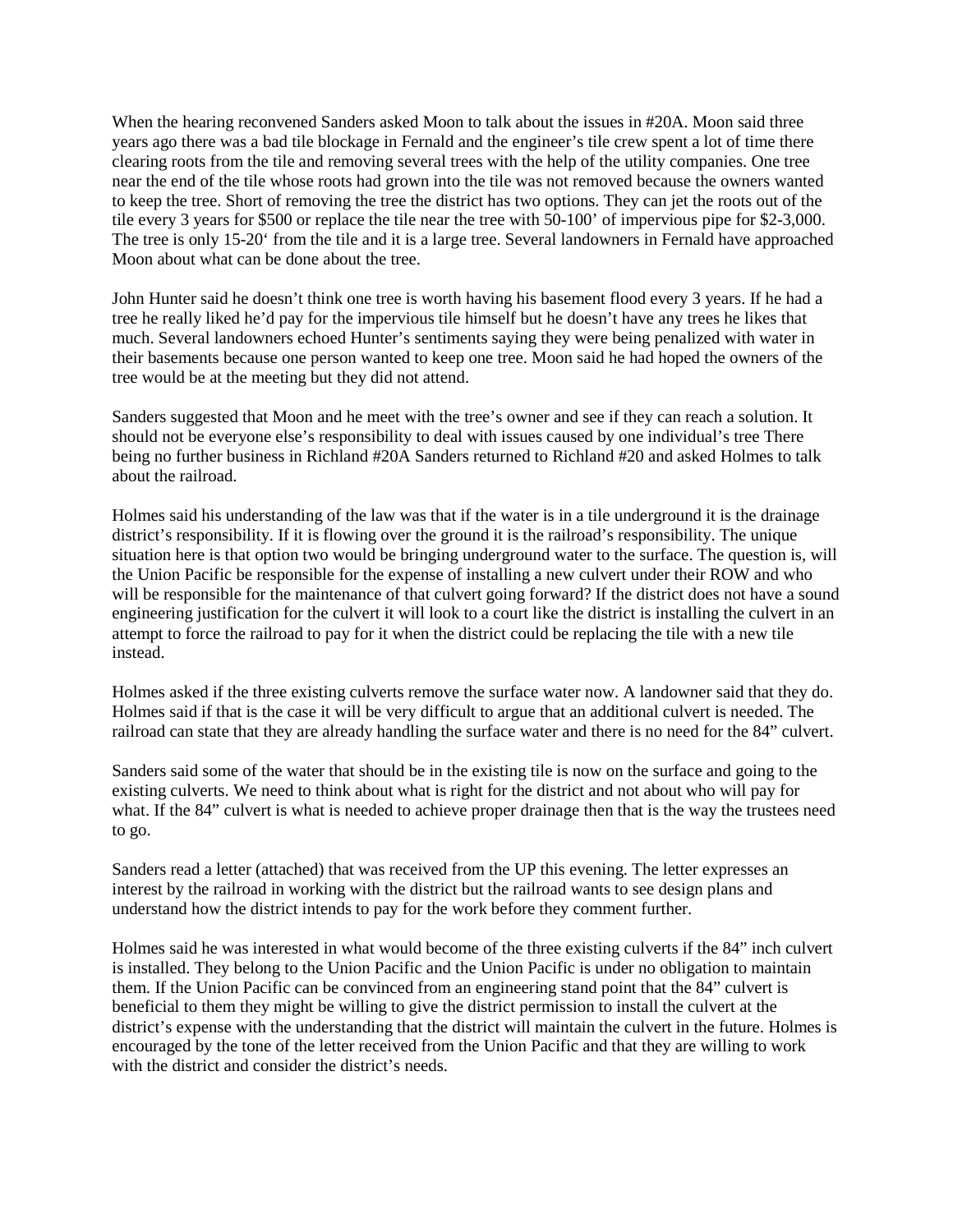Holmes is also interested in the existing open ditch's apparent encroachment on the Union Pacific's ROW. If the open ditch is inside the railroad's right-of-way they are probably interested in what happens there. Rode said the proposed option two would relocate the ditch out of the railroad's ROW where it is beginning to cut into their embankment, thus benefitting the railroad.

Sanders said moving the open ditch away from the railway should be beneficial to the railroad and installing the 84" culvert will likely reduce the pressure on the railroad's three existing culverts. Rode said the open ditch has started cutting into the railroad embankment so realigning the ditch is definitely in the railroad's interest.

Toot said if the district wants to install the 84" culvert what is to stop the railroad from saying we don't want it, we want the district to replace the tile with a 24" or 42" tile and continue to maintain that tile. Holmes said that would be his advice to the railroad if he was their attorney however if there is a benefit to the railroad from installing the 84" culvert that is an argument that can be made in the district's favor and the railroad may be willing to maintain the culvert after the district pays the costs to install it.

Sanders said our interests are not divergent. The Union Pacific doesn't want water ponding west of the tracks any more than the landowners do which is the reason for the three existing culverts. He thinks there is a "sweet spot" where the district and the railroad can come together on a solution. We just need to sit down with Union Pacific personnel and see where they and the district can find common ground.

Holmes said the letter from the Union Pacific is encouraging in that they are willing to consider what the drainage district is proposing. It will take time though and working with the railroad and getting things done quickly are usually not compatible.

Sanders repeated that the goal of this meeting, regardless of who ends up paying, is to determine what is the best thing for this district?

Rode said the tile under the railroad is broken and undersized, the ditch is overgrown with brush and trees and needs to be repaired, and the tile on the east side of the railroad is being eroded and washed out where it outlets into the ditch. The changes recommended in option two take care of those issues and improve the capacity of the district for essentially the same total cost as option one which does not improve district capacity at all.

Sanders said it sounds like the trustees are moving towards option two. Did any of the landowners have questions/comments/concerns/objections? Now is the time to voice them.

A land owner questioned how an 84" culvert could take the water from the district tile plus the water from the three existing culverts if they are removed. Sanders said we are not talking about getting rid of the existing culverts which are the Union Pacific's property in any case. What the railroad does with those culverts should be part of the conversation the district has with the railroad concerning the tile crossing.

Rode said it is up to the railroad as to whether or not they keep or remove the existing culverts but he believes an 84" culvert will take all of the water. The Engineer's Report is preliminary and he will look more closely at the area in the final design plans to ensure there is adequate capacity under the railroad.

A landowner said there is tremendous pressure on the west side of the railroad now and it will have to be relieved before any work can be done. That won't be any better next spring. He would like to see someone punch through with a 6-8" tile now to alleviate some of the pressure.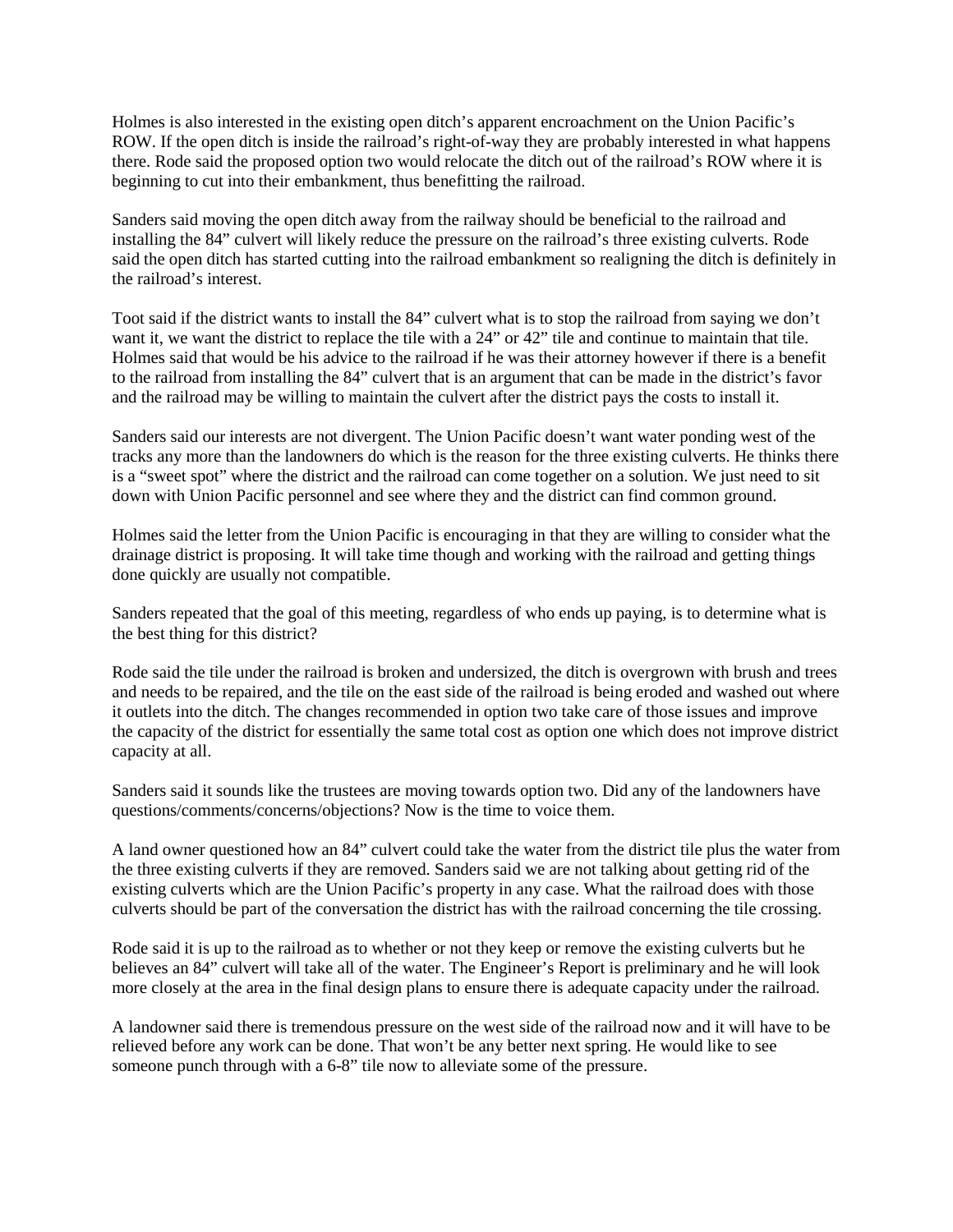A landowner questioned the relocation of the ditch in option two. It looked like it went a long distance east before curving south. Rode showed on the maps that the tile location in option one goes some distance into the fields to the east of the railroad before curving south which is the tile's current location. In option two the open ditch will be extended to the new culvert along the east side of the railroad but just outside of the railroad's right-of-way and does not follow the current path of the tile.

A land owner said the whole project seems pretty expensive and there is a lot of further exploration needed before work can begin but the potential benefits are also large and something does need to be done as soon as possible. Several land owners commented that something should be done this year to provide at least some relief to the lands west of the railroad.

Sanders asked Rode what he needs to be able to take the next steps in this project. Rode said if there are any objections from the landowners those need to be made tonight. If there are none the next step is for the trustees to direct I & S to proceed with option two and prepare the plans and specifications, documentation for the annexation of additional lands, right-of-way acquisition along the open ditch, and a preliminary reclassification.

Clinton moved, seconded by Toot, to direct I & S Group to proceed with preparing design plans and specifications for option two of the Engineer's Report on Drainage District Richland #20 with the understanding that the proposed 84" culvert would be sized appropriately to handle the expected volume of water. Motion carried unanimously (MCU).

Toot moved, seconded by Clinton, to direct I & S Group to proceed with acquiring additional right-ofway for the existing open ditch and right-of-way for the extension of the open ditch as proposed in option two of the Engineer's Report. MCU.

Clinton moved, seconded by Toot, to direct I  $& S$  Group to proceed with the annexation of additional lands into the district as shown in the Engineer's Report. MCU.

Toot moved, seconded by Clinton, to direct I & S Group to proceed with reclassification of the entire Richland #20 district. MCU.

Rode asked if the trustees wanted an initial pre-classification. Sanders said he thinks it is important that landowners get an idea of their share of any project as soon as possible so yes to a pre-classification.

Rode said I & S will prepare Final Plans and Specifications, an Annexation Report, and a Right-of-Way Acquisition Report concurrently. The annexation and right-of-way reports would be presented at another hearing, 40 days following their completion. The preliminary reclassification would be presented at the same time as the bid letting to give landowners an idea of the cost to them. The bid letting will probably be in late March or early May of 2016. Construction would then take place from April to October of 2016. Claims for damages would be submitted after the project is completed. The last step would be preparation of a final classification report.

Sanders said if we can do the project in the timeline laid out by Rode the first time landowners would see a bill for the work would be as part of their real estate taxes in September 2017. He thinks there are some real hurdles to get over to stay on that timeline.

Sanders asked when the next public meeting would take place and what would it be about. Rode said initially he was thinking the annexation and right-of-way reports would come first but we need to get into the design plans as soon as possible. It would be sometime during the winter that the design plans and annexation could be presented.